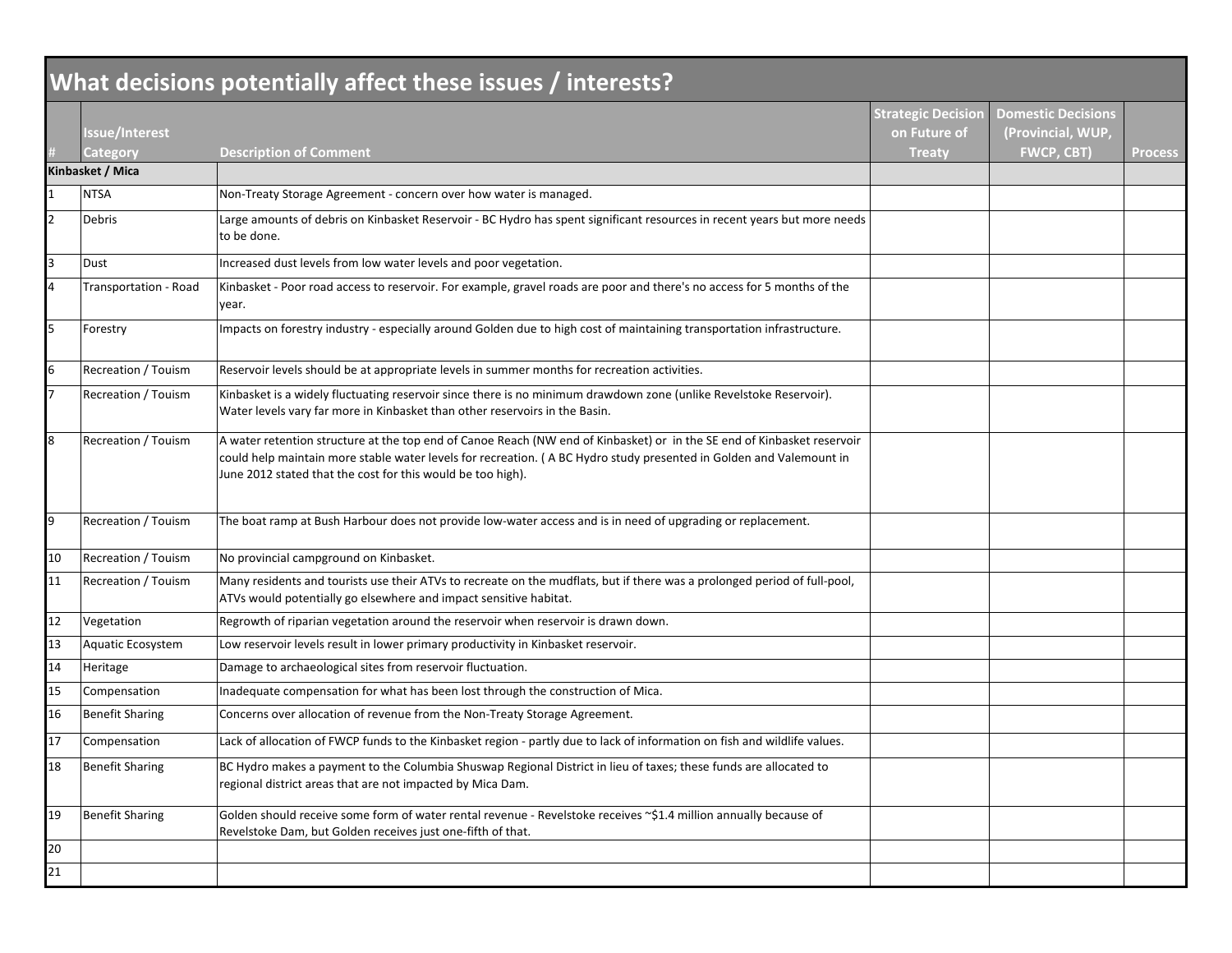| What decisions potentially affect these issues / interests? |                                   |                                                                                                                                                                                                                                           |                                                            |                                                                     |                |
|-------------------------------------------------------------|-----------------------------------|-------------------------------------------------------------------------------------------------------------------------------------------------------------------------------------------------------------------------------------------|------------------------------------------------------------|---------------------------------------------------------------------|----------------|
|                                                             | lssue/Interest<br><b>Category</b> | <b>Description of Comment</b>                                                                                                                                                                                                             | <b>Strategic Decision</b><br>on Future of<br><b>Treaty</b> | <b>Domestic Decisions</b><br>(Provincial, WUP,<br><b>FWCP, CBT)</b> | <b>Process</b> |
|                                                             |                                   | Revelstoke Reservoir/Dam & Mid-Columbia (Revelstoke Reach)                                                                                                                                                                                |                                                            |                                                                     |                |
| 22                                                          | Fluctuation                       | Whether high or low water levels, more consistent levels with fewer and smaller fluctuations is key to improving<br>recreation opportunities and environmental values.                                                                    |                                                            |                                                                     |                |
| 23                                                          | Recreation                        | Revelstoke residents may benefit from lower water levels because they have a tendency to prefer to recreate on land.                                                                                                                      |                                                            |                                                                     |                |
| 24                                                          | Vegetation                        | Flooding of vegetation in the riparian zone of the reservoir impacts vegetation growth.                                                                                                                                                   |                                                            |                                                                     |                |
| 25                                                          | Wildlife                          | Habitat for spring nesting birds and fall migrating birds in the Mid-Columbia.                                                                                                                                                            |                                                            |                                                                     |                |
| 26                                                          | Fish habitat                      | Minimum flows required for fish habitat - Revelstoke Reach.                                                                                                                                                                               |                                                            |                                                                     |                |
| 27                                                          |                                   |                                                                                                                                                                                                                                           |                                                            |                                                                     |                |
| 28                                                          |                                   |                                                                                                                                                                                                                                           |                                                            |                                                                     |                |
| <b>Arrow / Keenleyside</b>                                  |                                   |                                                                                                                                                                                                                                           |                                                            |                                                                     |                |
| 29                                                          | Flood control                     | Private property was damaged during the 2012 high water event. Private property owners should not have to bear the<br>expense of property damaged because of reservoir operations to minimize high water impacts elsewhere in the system. |                                                            |                                                                     |                |
| 30                                                          | Transportation                    | Poor / Expensive transportation - e.g. across Arrow Lake Reservoir (ferries rather than bridges).                                                                                                                                         |                                                            |                                                                     |                |
| 31                                                          | Transportation - Road             | Around Arrow - loss of valley bottoms where transportation infrastructure is least expensive and roads sinking and<br>sluffing following very high reservoir levels.                                                                      |                                                            |                                                                     |                |
| 32                                                          | Recreation / Touism               | Arrow Lakes - Lack of adequate boat ramps limits tourism development (boat ramps are a condition in the BC Hydro<br>water license), navigation markers needed, dike/weir option to increase water depths for boating.                     |                                                            |                                                                     |                |
| 33                                                          | Recreation / Touism               | Preference for higher water levels in the summer for water-based recreation activities - but not too high.                                                                                                                                |                                                            |                                                                     |                |
| 34                                                          | Wildlife                          | Arrow - in spring, rising reservoir levels displace nesting waterfowl and shorebirds; in fall, high water levels impact bird<br>habitat availability.                                                                                     |                                                            |                                                                     |                |
| 35                                                          | Aquatic Ecosystem                 | Productivity may be impacted by low reservoir levels in spring.                                                                                                                                                                           |                                                            |                                                                     |                |
| 36                                                          | Fish                              | Low reservoir levels in fall impact access to spawning habitat for kokanee and bull trout.                                                                                                                                                |                                                            |                                                                     |                |
| 37                                                          | <b>Benefit Sharing</b>            | Nakusp area was the hardest hit by the construction of the dams and the area has received little in return. CBT's<br>community funds are typically dispersed based on commmunity size, not on the level of impacts experienced.           |                                                            |                                                                     |                |
| 38                                                          |                                   |                                                                                                                                                                                                                                           |                                                            |                                                                     |                |
| 39                                                          |                                   |                                                                                                                                                                                                                                           |                                                            |                                                                     |                |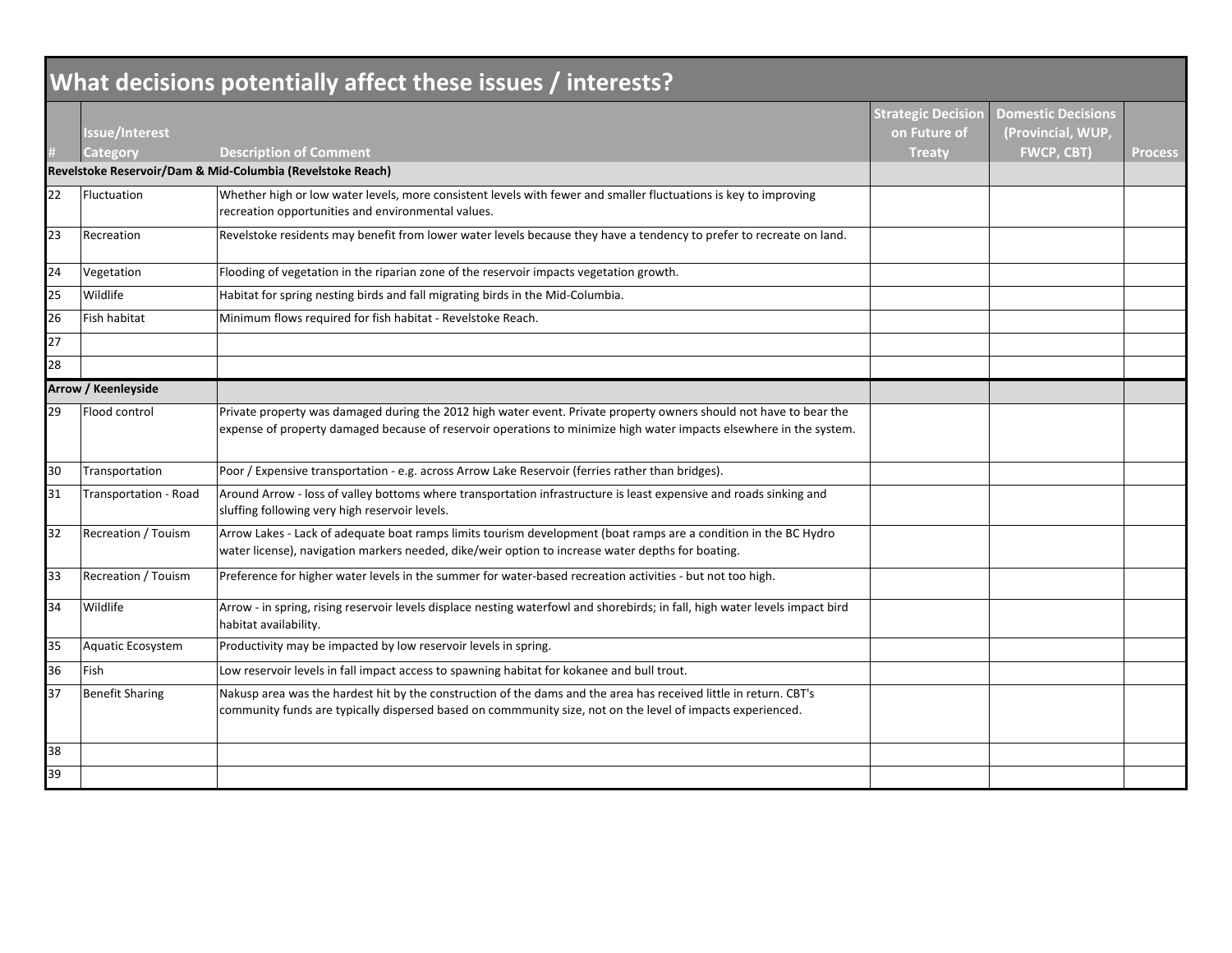| What decisions potentially affect these issues / interests? |                        |                                                                                                                                                                        |                                           |                                                |                |  |
|-------------------------------------------------------------|------------------------|------------------------------------------------------------------------------------------------------------------------------------------------------------------------|-------------------------------------------|------------------------------------------------|----------------|--|
|                                                             | <b>Issue/Interest</b>  |                                                                                                                                                                        | <b>Strategic Decision</b><br>on Future of | <b>Domestic Decisions</b><br>(Provincial, WUP, |                |  |
|                                                             | Category               | <b>Description of Comment</b>                                                                                                                                          | <b>Treaty</b>                             | <b>FWCP, CBT)</b>                              | <b>Process</b> |  |
|                                                             | <b>Lower Columbia</b>  |                                                                                                                                                                        |                                           |                                                |                |  |
| 40                                                          | <b>Flood Control</b>   | Minimize minor and major flood damage.                                                                                                                                 |                                           |                                                |                |  |
| 41                                                          | Fluctuation            | Avoid sudden and significant flow fluctuations on the Lower Columbia River.                                                                                            |                                           |                                                |                |  |
| 42                                                          | Erosion                | River level fluctuations and high water erode sands, requiring beach replacement at Gyro beach (near Trail)<br>approximately every two years.                          |                                           |                                                |                |  |
| 43                                                          | Wildlife               | Minimize impacts to riparian habitat - e.g. Genelle gravel bars.                                                                                                       |                                           |                                                |                |  |
| 44                                                          | Fish                   | Maximize abundance and diversity of priority fish species.                                                                                                             |                                           |                                                |                |  |
| 45                                                          | Fish                   | Return salmon to the Salmo River.                                                                                                                                      |                                           |                                                |                |  |
| 46                                                          | Fish                   | Build self sustaining population of white sturgeon. Maximize juvenile recruitment of white sturgeon. Minimize sturgeon<br>predation.                                   |                                           |                                                |                |  |
| 48                                                          |                        |                                                                                                                                                                        |                                           |                                                |                |  |
| 49                                                          |                        |                                                                                                                                                                        |                                           |                                                |                |  |
| <b>Duncan Area</b>                                          |                        |                                                                                                                                                                        |                                           |                                                |                |  |
| 50                                                          | Generation             | Installation of generation at Duncan dam should be considered. Lack of generating facilities at Duncan dam lowers local<br>government revenue.                         |                                           |                                                |                |  |
| 51                                                          | Erosion                | Erosion of private land below Duncan dam, not clear what type of flows cause erosion.                                                                                  |                                           |                                                |                |  |
| 52                                                          | <b>Wetland Habitat</b> | Protection of Argenta Slough.                                                                                                                                          |                                           |                                                |                |  |
| 53                                                          | Fish                   | Concern over how Duncan dam discharges impact kokanee and Gerard rainbow trout spawning.                                                                               |                                           |                                                |                |  |
| 54                                                          | Grant in Lieu of Taxes | BC Hydro doesn't pay enough Grant in lieu of Taxes for Duncan Dam. Revelstoke and Castlegar have expanded municipal<br>boundaries to get more Grants in Lieu of Taxes. |                                           |                                                |                |  |
| 55                                                          | Land - Duncan area     | Around Duncan reservoir, property owners have not been given an opportunity to buy back properties that were not<br>inundated.                                         |                                           |                                                |                |  |
| 56                                                          |                        |                                                                                                                                                                        |                                           |                                                |                |  |
| 57                                                          |                        |                                                                                                                                                                        |                                           |                                                |                |  |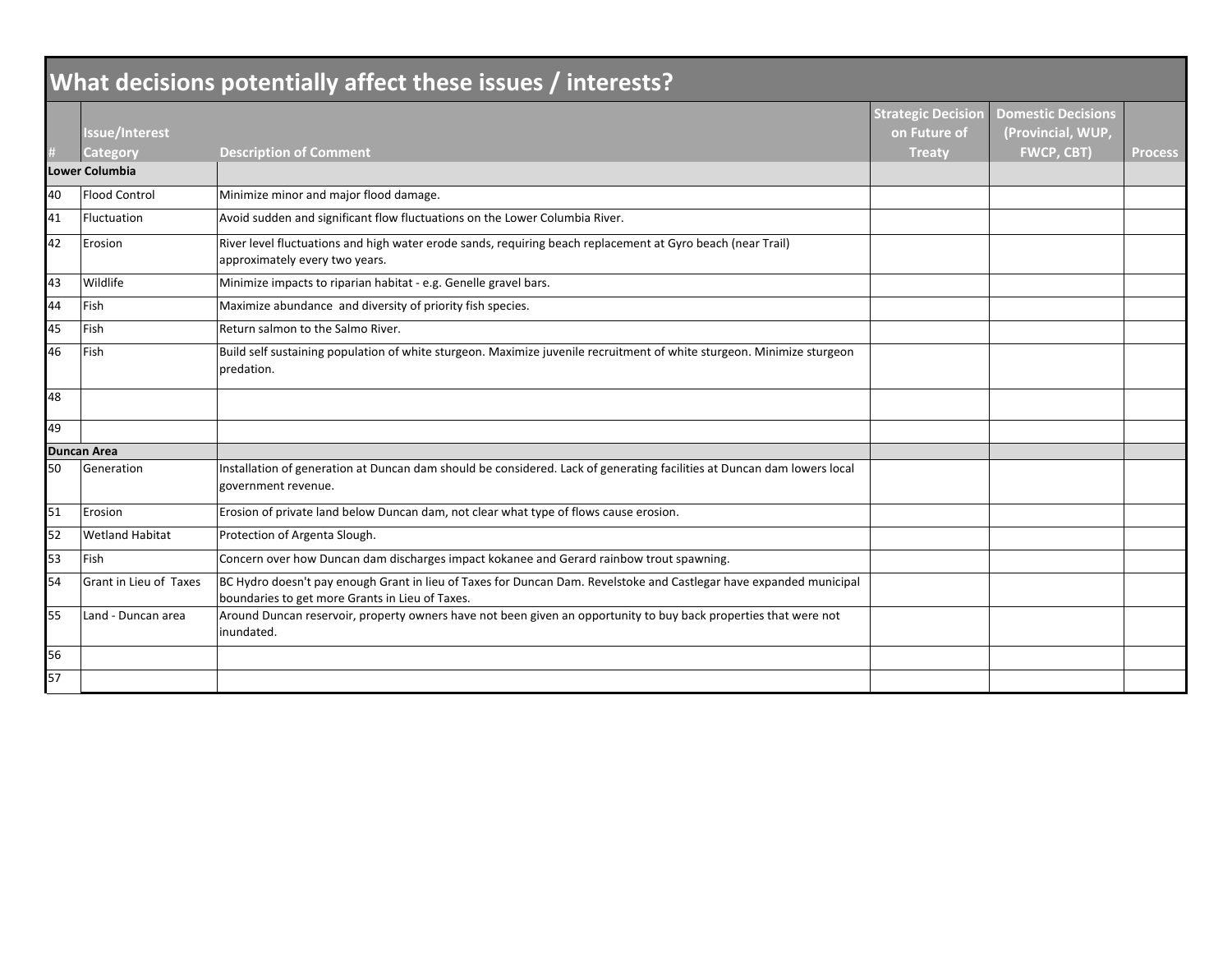| What decisions potentially affect these issues / interests? |                                       |                                                                                                                                                                                                                                                                                                                                                                                                              |                                                     |                                                                     |                |  |
|-------------------------------------------------------------|---------------------------------------|--------------------------------------------------------------------------------------------------------------------------------------------------------------------------------------------------------------------------------------------------------------------------------------------------------------------------------------------------------------------------------------------------------------|-----------------------------------------------------|---------------------------------------------------------------------|----------------|--|
|                                                             | <b>Issue/Interest</b><br>Category     | <b>Description of Comment</b>                                                                                                                                                                                                                                                                                                                                                                                | <b>Strategic Decision</b><br>on Future of<br>Treaty | <b>Domestic Decisions</b><br>(Provincial, WUP,<br><b>FWCP, CBT)</b> | <b>Process</b> |  |
|                                                             | Kootenay River System                 |                                                                                                                                                                                                                                                                                                                                                                                                              |                                                     |                                                                     |                |  |
| 58                                                          | <b>Flood Control</b>                  | Need to have better monitoring of the snowpack and better oordination of water level management between the U.S.<br>and Canada regarding Libby operations.                                                                                                                                                                                                                                                   |                                                     |                                                                     |                |  |
| 59                                                          | <b>Flood Control</b>                  | Minimize flood damage around Kootenay Lake.                                                                                                                                                                                                                                                                                                                                                                  |                                                     |                                                                     |                |  |
| 60                                                          | <b>Flood Control</b>                  | Flooding in Koocanusa, Kootenay Lake, Creston Valley<br>(who is responsible for damage - US or Canada?)                                                                                                                                                                                                                                                                                                      |                                                     |                                                                     |                |  |
| 61                                                          | <b>Flood Control</b>                  | Early refill of Koocanusa would result in reduced flood control (and higher flood levels results in more debris).                                                                                                                                                                                                                                                                                            |                                                     |                                                                     |                |  |
| 62                                                          | Flood Control - Dikes                 | Rapid river level fluctuations may weaken dikes in Creston Valley, putting agricultural land and wetlands at risk. Penalties<br>or compensation should be part of the Treaty for dike erosion caused downstream of Libby Dam.                                                                                                                                                                                |                                                     |                                                                     |                |  |
| 63                                                          | Flood Control - Dikes                 | Funding for dikes was originally provided by Fed/Prov gov't to compensate for inundation of wetlands by the Duncan<br>Dam. Who is responsible for providing funds for up keep?                                                                                                                                                                                                                               |                                                     |                                                                     |                |  |
| 64                                                          | <b>Flood Control</b>                  | Grohmann Narrows limits outflow from Kootenay Lake - it should be examined for future dredging.                                                                                                                                                                                                                                                                                                              |                                                     |                                                                     |                |  |
| 65                                                          | Transportation                        | Ferry navigation on Kootenay Lake.                                                                                                                                                                                                                                                                                                                                                                           |                                                     |                                                                     |                |  |
| 66                                                          | Dust - Koocanusa                      | Increased dust levels from ATV use of mud flats at low water levels.                                                                                                                                                                                                                                                                                                                                         |                                                     |                                                                     |                |  |
| 67                                                          | Vegetation/<br>Wildlife/Cattle        | Need to maximize vegetative landscape and avoid non-productive or bare land around Koocanusa. When water levels<br>are in the 'sweet spot' there is vegtation for grazing, wildlife forage and nesting habitat. In particular cattle grazing, would<br>be helped if the water level was at 2,449 by May 1.                                                                                                   |                                                     |                                                                     |                |  |
| 68                                                          | <b>Recreation around</b><br>Koocanusa | Filling up Koocanusa reservoir earlier would bring recreation benefits to Koocanusa Reservoir because this would provide<br>more beach later in the season, and higher water levels for boat access.                                                                                                                                                                                                         |                                                     |                                                                     |                |  |
| 69                                                          | Wildlife - Koocanusa                  | Nesting birds are adversely affected by early increases in water levels around Koocanusa.                                                                                                                                                                                                                                                                                                                    |                                                     |                                                                     |                |  |
| 70                                                          | Fish                                  | Concerns about smaller fish and lower numbers of kokanee in Kootenay Lake.                                                                                                                                                                                                                                                                                                                                   |                                                     |                                                                     |                |  |
| 71                                                          | Fish                                  | Because of the dams, spawning kokanee numbers have plummeted in some Kootenay Lake tributaries.                                                                                                                                                                                                                                                                                                              |                                                     |                                                                     |                |  |
| 72                                                          | Fish                                  | Increase nutrient loading for fisheries in Kootenay River.                                                                                                                                                                                                                                                                                                                                                   |                                                     |                                                                     |                |  |
| 73                                                          | <b>FWCP</b>                           | No Fish and Wildlife Compensation for Koocanusa Reservoir (on account of there being no BC water license for reservoir).                                                                                                                                                                                                                                                                                     |                                                     |                                                                     |                |  |
| 74                                                          | Columbia Basin Trust                  | Social and Ecoomic development funds from the CBT available to compensate for impacts are typically invested<br>elsewhere in the Columbia Basin rather in in the Koocanusa Reservoir area where Treaty-related impacts occurred (eg.:<br>Cranbrook gets more funding because CBT's formula is based on population). CBT should revise its formula for funding to<br>help smaller commmunities, like Creston. |                                                     |                                                                     |                |  |
| 75                                                          | Agriculture<br>Compensation           | If a similar level of support went to agriculture, as has gone to fish and wildife, then the local agricultural sector would be<br>far more robust. CBT's role in support of agriculture should be expanded (heard in Jaffray and Creston).                                                                                                                                                                  |                                                     |                                                                     |                |  |
| 76                                                          | Public Involvement                    | Lack of basin input into Libby Operations.                                                                                                                                                                                                                                                                                                                                                                   |                                                     |                                                                     |                |  |
| 77                                                          | <b>WUP</b>                            | Lack of WUP for Kootenary River and Koocanusa Reservoir.                                                                                                                                                                                                                                                                                                                                                     |                                                     |                                                                     |                |  |
| 78                                                          |                                       |                                                                                                                                                                                                                                                                                                                                                                                                              |                                                     |                                                                     |                |  |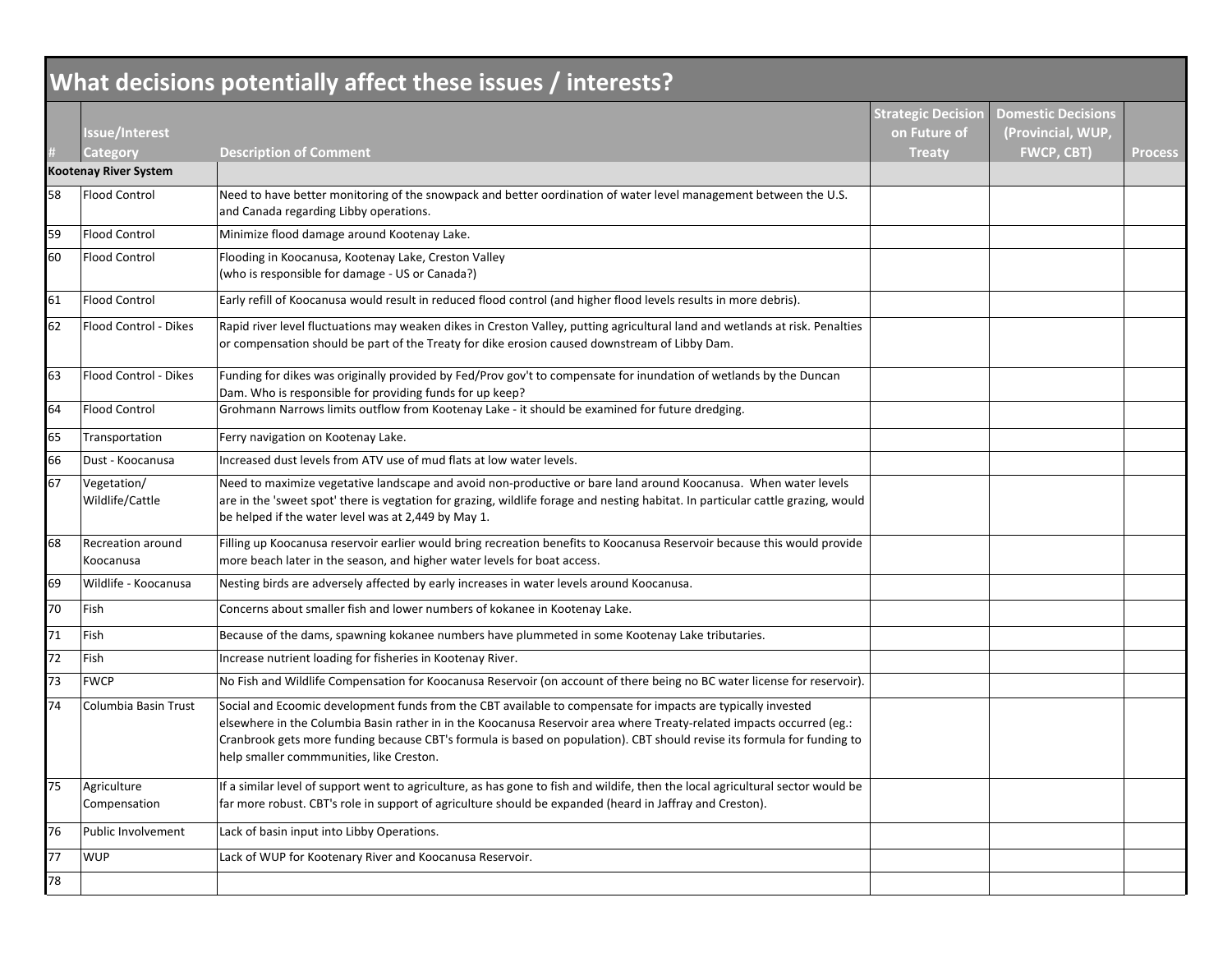| What decisions potentially affect these issues / interests? |                |                               |               |                                                            |                |  |  |
|-------------------------------------------------------------|----------------|-------------------------------|---------------|------------------------------------------------------------|----------------|--|--|
|                                                             | Issue/Interest |                               | on Future of  | Strategic Decision Domestic Decisions<br>(Provincial, WUP, |                |  |  |
|                                                             | Category       | <b>Description of Comment</b> | <b>Treaty</b> | <b>FWCP. CBT)</b>                                          | <b>Process</b> |  |  |
| 179                                                         |                |                               |               |                                                            |                |  |  |